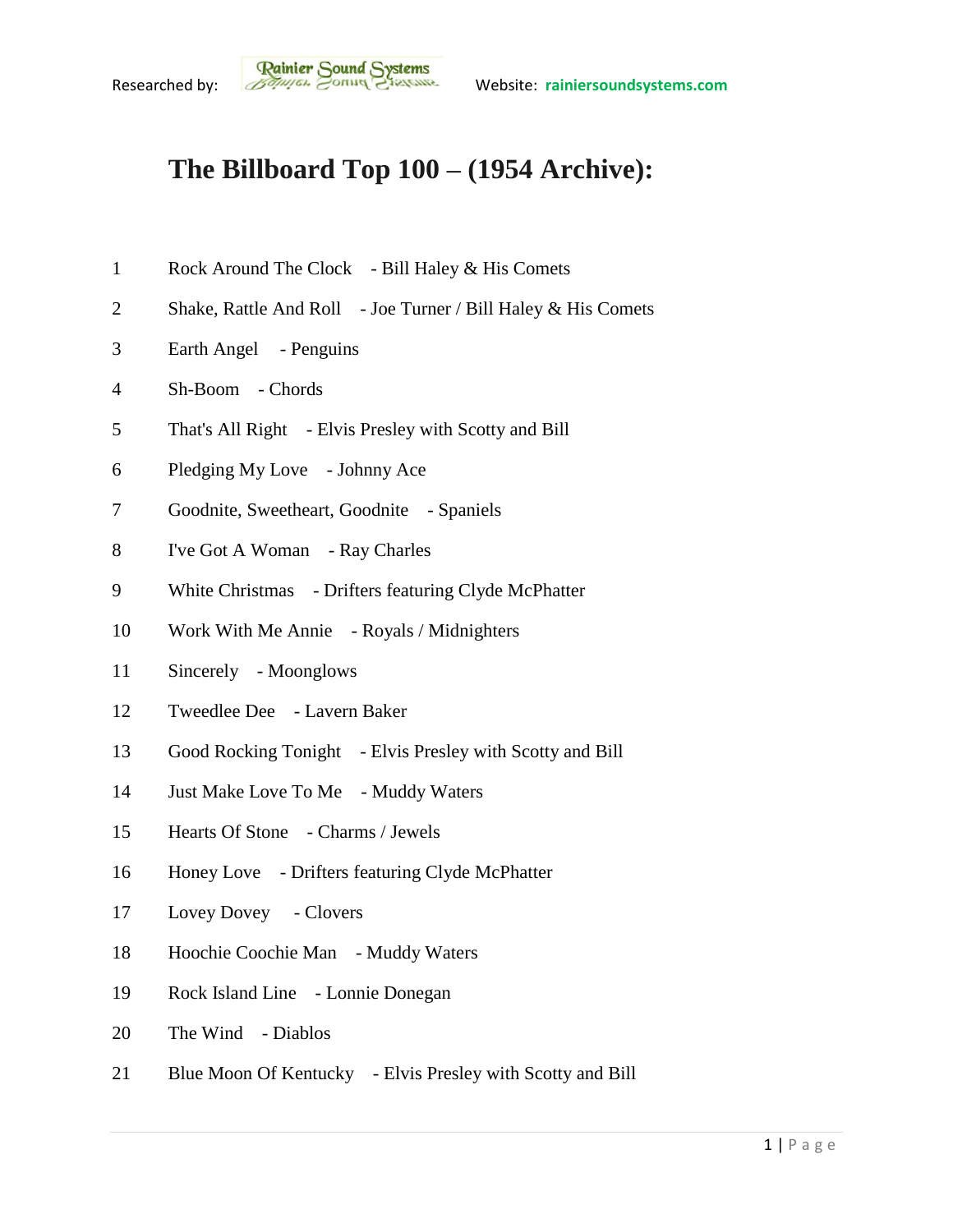

- Your Cash Ain't Nothing But Trash Clovers
- Such A Night Drifters featuring Clyde McPhatter
- Annie Had A Baby Midnighters
- Gloria Cadillacs
- Cherry Pie Marvin & Johnny
- Oh, What A Dream Ruth Brown
- You'll Never Walk Alone Roy Hamilton
- You Upset Me Baby B.B. King
- Riot In Cell Block # 9 Robins
- Ling Ting Tong Five Keys / Charms
- Sexy Ways Midnighters
- Everyday I Have The Blues B.B. King
- Evil Is Goin' On Howlin' Wolf
- Tick Tock Marvin & Johnny
- I'm Ready Muddy Waters
- Reconsider Baby Lowell Fulson
- You Don't Have To Go Jimmy Reed
- Bip Bam Drifters featuring Clyde McPhatter
- Ko Ko Mo Gene & Eunice
- I Feel So Bad Chuck Willis
- It Should've Been Me Ray Charles
- Jockomo Sugarboy
- You Better Watch Yourself Little Walter
- Mister Sandman Chordettes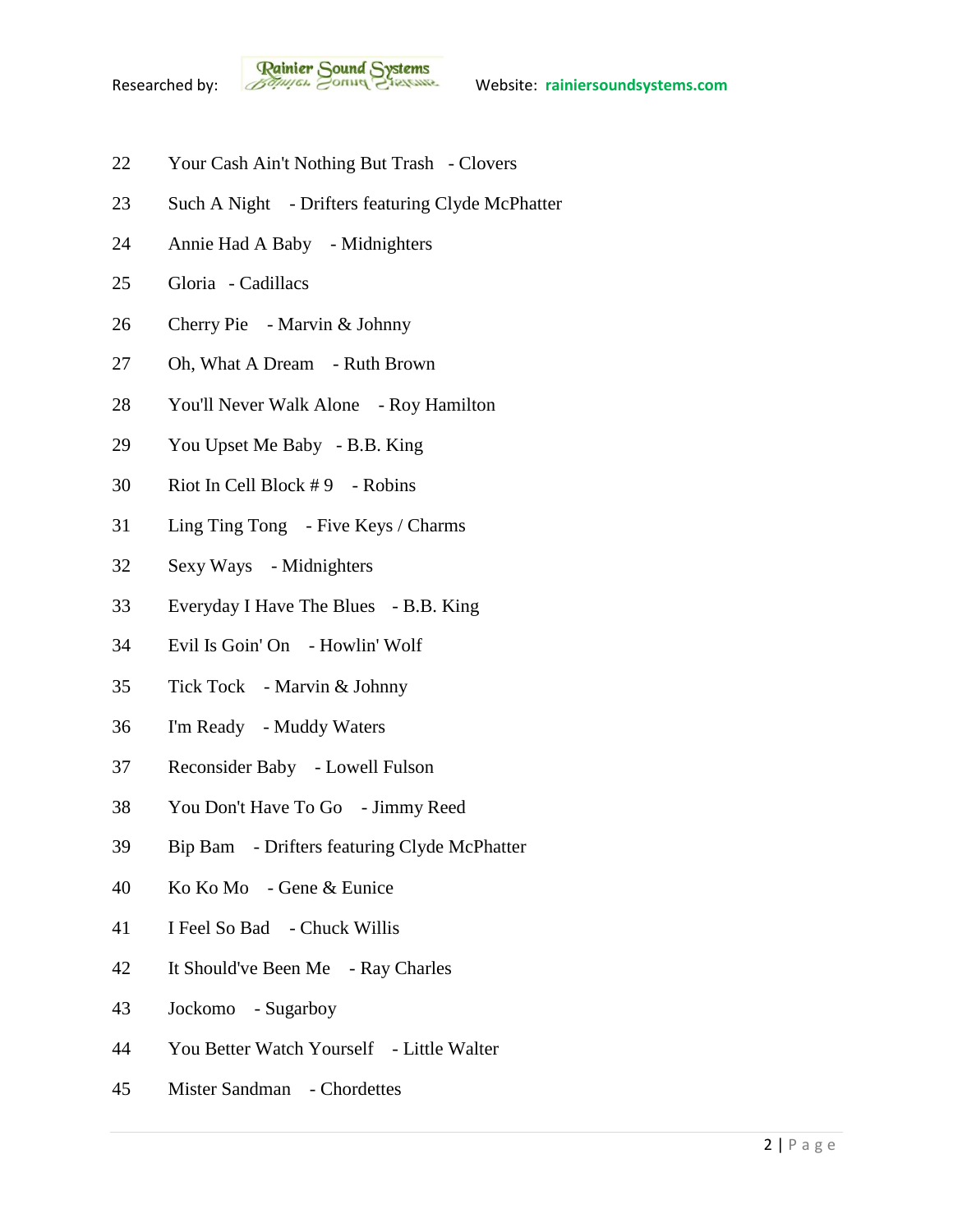**Rainier Sound Systems**<br>Researched by: *Bothuges* Conner Charantee Website: rainiersoundsystems.com

- Never Let Me Go Johnny Ace
- I'm Slippin' In Spiders
- Whole Lotta Lovin' B.B. King
- You Done Me Wrong Fats Domino
- Oop Shoop Shirley Gunter & Queens
- Well All Right Joe Turner
- Buick 59 Medallions
- Cherry Pink And Apple Blossom White Perez Prado
- Last Night Little Walter
- My Memories Of You Harptones
- Little Mama Clovers
- Mary Lee Rainbows
- Please Forgive Me Johnny Ace
- Don't You Know Ray Charles
- Poison Ivy Willie Mabon
- The Letter Medallions
- Framed Robins
- Mambo Baby Ruth Brown
- In The Jailhouse Now Webb Pierce
- Smoke From Your Cigarette Mellows
- Teach Me Tonight Dinah Washington
- Hey There Rosemary Clooney
- Dim, Dim The Lights Bill Haley & His Comets
- Hurts Me To My Heart Faye Adams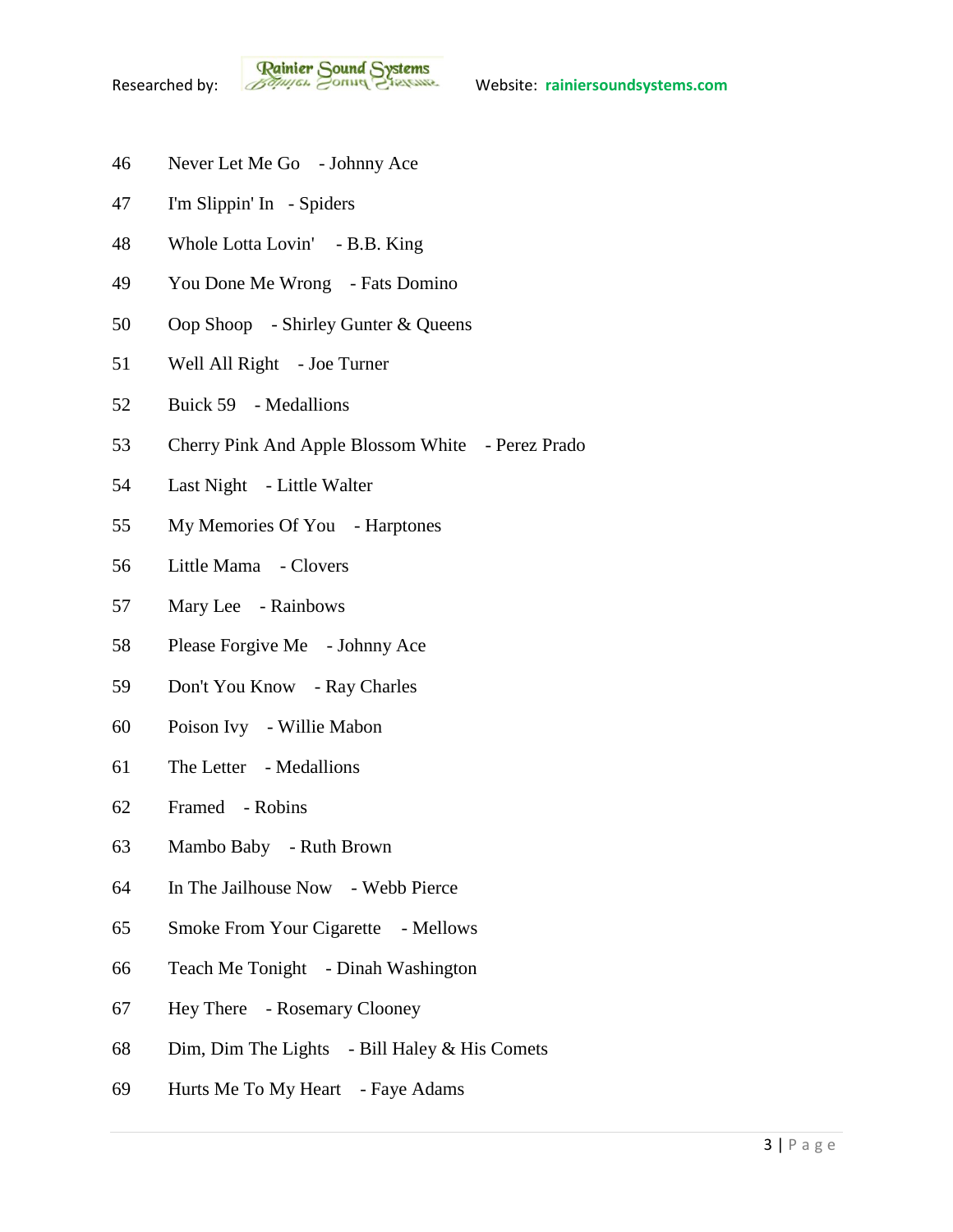- Come Back Ray Charles
- Where Did You Stay Fats Domino
- Hey Senorita Penguins
- Darling Dear Counts
- Mama, Talk To Your Daughter J.B. Lenore
- I've Got My Eyes On You Clovers
- Little School Girl Fats Domino
- I Love You Madly Charlie & Ray
- 78 In The Chapel In The Moonlight Orioles
- Lucille Drifters featuring Clyde McPhatter
- Tipitina Professor Longhair
- I Don't Hurt Anymore Hank Snow / Dinah Washington
- Jam Up Tommy Ridgely
- 83 Baby Let's Play House Arthur Gunter
- Jump Children Flamingos
- Bye Bye Young Men Ruth Brown
- Sneakin' Around B.B. King
- I Was Wrong Moonglows
- 88 Blue Monday Smiley Lewis
- All Night Long Joe Houston
- I Don't Care if the Sun Don't Shine Elvis Presley with Scotty and Bill
- Any Day Now Buddy & Ella Johnson
- The Bells of St. Mary's Drifters featuring Clyde McPhatter
- Adios, My Desert Love Diablos